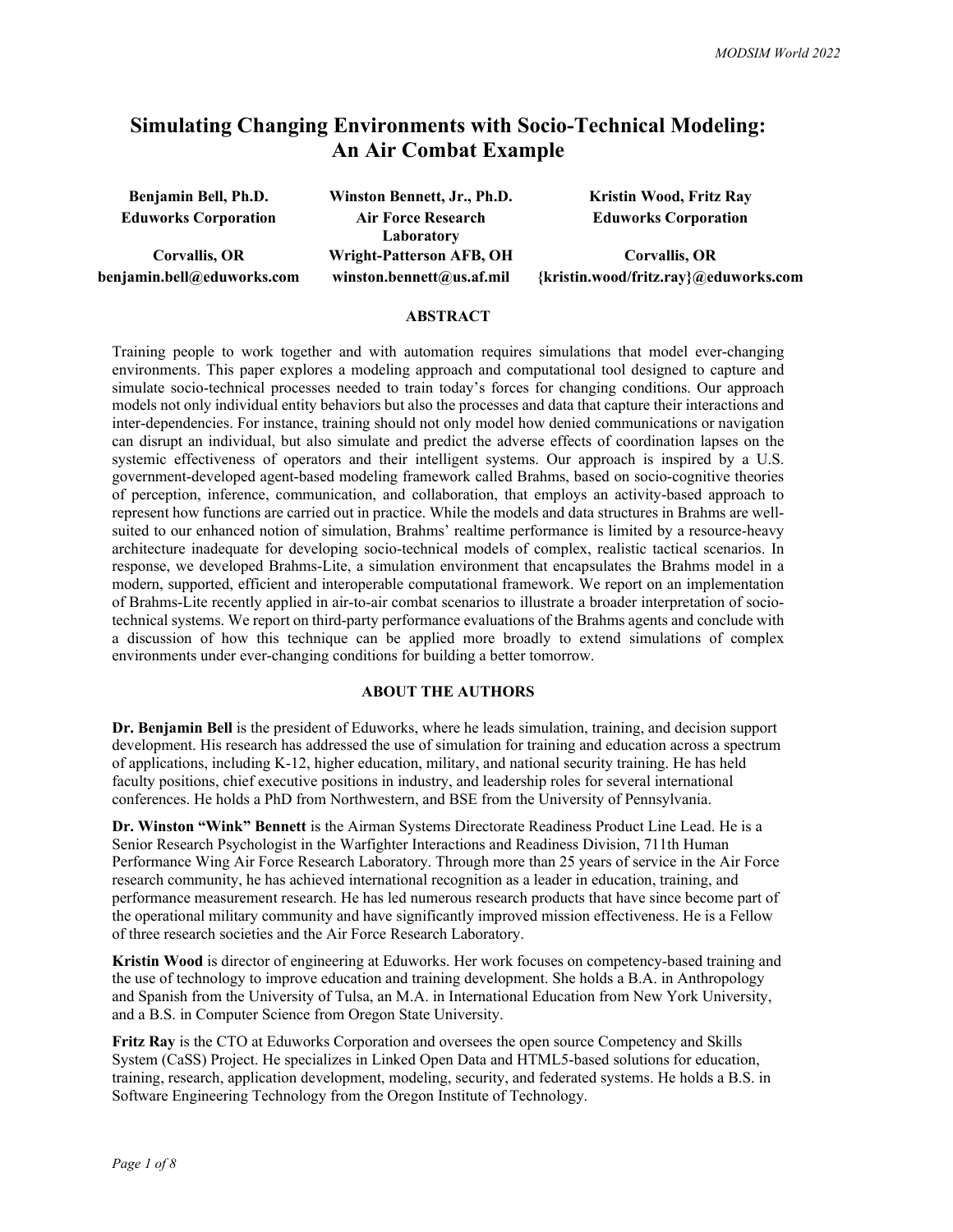# **Simulating Changing Environments with Socio-Technical Modeling: An Air Combat Example**

| Benjamin Bell, Ph.D.        | Winston Bennett, Jr., Ph.D. | <b>Kristin Wood, Fritz Ray</b>        |  |  |
|-----------------------------|-----------------------------|---------------------------------------|--|--|
| <b>Eduworks Corporation</b> | <b>Air Force Research</b>   | <b>Eduworks Corporation</b>           |  |  |
|                             | Laboratory                  |                                       |  |  |
| Corvallis, OR               | Wright-Patterson AFB, OH    | Corvallis, OR                         |  |  |
| benjamin.bell@eduworks.com  | winston.bennett@us.af.mil   | {kristin.wood/fritz.ray}@eduworks.com |  |  |

#### **INTRODUCTION**

Simulations of complex, highly-engineered human-system environments are invaluable tools for training people to work with each other and with automation. Today's warfighters use such simulations for training in information-rich, networked, automated battlespaces. But despite continuing improvements in simulations, modeling how people and technology (a "socio-technical system") behave under a variety of conditions requires new approaches. Several examples reinforce the notion that socio-technical processes are needed, not just as a backdrop for simulation, but as explicit factors in a scenario. Learning multi-aircraft air combat tactics (*e.g.*, in "2-v-2" scenarios) requires training in overcoming problems with communications and data disruptions. Learning to fight through these socio-technical lapses, whether benign or the result of hostile action, requires simulations that capture how intelligent systems work together under a range of conditions. And realistic adversary behaviors must be adaptive to the socio-technical context as the tactical dynamics change.

Our work explores a modeling approach and computational tool designed to represent socio-technical processes needed to train today's forces for changing conditions with realistic adversaries. Our approach models not only individual entity behaviors but also the processes and data that capture their interactions and inter-dependencies. This research builds on previous work that resulted in a U.S. government-developed agent-based modeling framework called Brahms, based on socio-cognitive theories of perception, inference, communication, and collaboration, that employs an activity-based approach to represent how functions are carried out in practice. While the models and data structures in Brahms are well-suited to our enhanced notion of simulation, Brahms' realtime performance is limited by a resource-heavy architecture inadequate for developing socio-technical models of complex, realistic tactical scenarios. In response, we developed Brahms-Lite, a simulation environment that encapsulates the Brahms model in a modern, supported, efficient and interoperable computational framework.

The remainder of this paper describes our current research that employs this simulation approach for realistic constructive adversaries. We report on an implementation of Brahms-Lite that we apply in air-to-air combat scenarios to illustrate a broader interpretation of socio-technical systems. We report on third-party performance evaluations of the Brahms-Lite agents and conclude with a discussion of how this technique can be applied more broadly to extend simulations of complex environments.

#### **PROBLEM CONTEXT: AIR COMBAT SIMULATION AND THE NOT-SO-GRAND CHALLENGE**

Since 2013, the U.S. Air Force Research Laboratory (AFRL) has been developing an air combat simulation testbed for intelligent constructive agents (Doyle, 2017). The motivation for this work is to replicate expertise in tactical flight (as embodied in human pilots flying adversary roles in tactical simulation) in intelligent agents, to overcome the cost and limited availability of expert pilots to role-play adversaries. Although simulations widely employ Computer Generated Forces (CGFs), these agents seldom have the capacity for adaptive tactics, and their predictability erodes their training value. The Not-So-Grand Challenge (NSGC) was established to develop lower cost, intelligent adversaries to expand access to and quality of training. Specifically, NSGC is creating synthetic adversary (Red air) pilots by engaging a team of seven industry partners to build agent models and test them in a Government-owned common demonstration environment. At the beginning of each annual cycle, new challenge scenarios are released, and are parameterized to generate a large space of combinations and to discourage purpose-built solutions. Each industry team then refines its models, and participates in a concluding evaluation that scores agent performance with both automated, objective metrics and subjective metrics generated by subject matter experts (SMEs).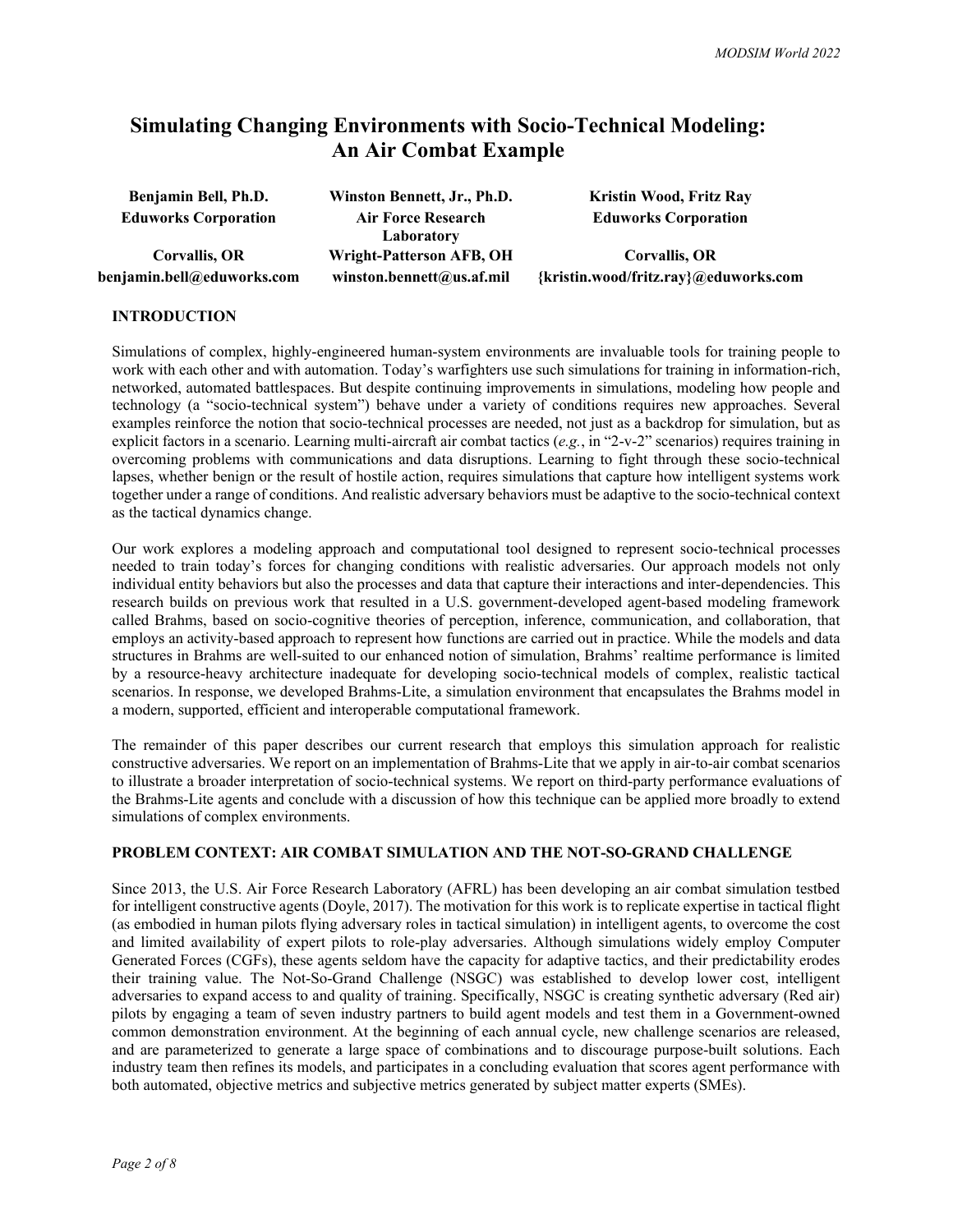NSGC is an ideal reference case for our agent modeling approach. The large space of possible scenarios exercises the agents' socio-technical framework, exposing the model to a rich variety of conditions. The blue air adversaries, while controlled by conventional CGFs, present sufficient behavioral dynamics to require anticipation and tactically-relevant responses. And the 2-v-2 scenarios require team communication and coordination, activities that our Brahms-inspired agents are well-suited to represent and execute.

### **SOCIO-TECHNICAL SIMULATION**

A premise of this work is that a socio-technical approach to modeling enables constructive red air agents that respond to tactical dynamics with realism and variability. Socio-technical models represent chronological, located behaviors of people and automated systems. In contrast with task models, which represent abstractly what behaviors *accomplish* (Schön, 1987), a socio-technical model represents what people and systems *do*, as activities (Leont'ev, 1979; Clancey, 2002). Activities for air combat simulation can include monitoring (looking, attending), maneuvering, and communicating, each of which requires time and occurs in particular places with other people and systems (Suchman, 1987; Lave, 1988; Ehn, 1989; Wynn, 1991). A task model abstracts what a person or system achieves(e.g., "determine location"), while a socio-technical model represents how the activity is carried out in the world (e.g., simulate a pilot effecting a control input, changing the state of a control, perceiving a display's representation, and recognizing a problem). An activity framework enables modeling how knowledge and expertise of individual players and teams are applied in practice, which includes noticing and characterizing a situation as being problematic and defining goals and methods for handling the situation (Jordan, 1992; Clancey, Sierhuis, Damer & Brodsky, 2005).

#### **SOCIO-TECHNICAL MODELING OF AIR COMBAT AGENTS**

A tenet of our work is that socio-technical simulation is well-suited to modeling the combined effects of tactics, maneuvering, communications, weapons state, fuel state, and adversary behaviors. This approach seeks to properly relate people, technology, and processes into a coherent system of interactions. Models in this paradigm must be crafted to be general and adaptable, so they can be configured to simulate a large space of scenarios. The key to this generalizability and adaptability is our conception of activity.

Traditional cognitive models treat activity as operations for transforming information and world states. Our conception of activity includes this aspect, but casts it within a larger simulation of processes and physical interactions in which operations occur in the world. From a psychological perspective, activities are ongoing conceptions of "what I'm doing now" (Clancey, 1997); they encapsulate roles ("I'm the flight lead now" (Wenger, 1998)); norms ("what I should be doing now" (Lave & Wenger, 1991)); and progress appraisals ("how well I'm doing" Feltovich, *et al.*, 2008). Our approach is thus designed to simulate how an agent's activities are triggered, prioritized, interrupted, and resumed, as perception, inference, and communications modify the agent's concept of "what I should be doing now."

To accomplish this flexibility, people and technology (aircraft, weapons, sensors) are modeled as separate entities with their own internal behaviors. Different entities interact by communicating (*e.g.*, data transmission, voice communication), observing through sensory systems (*e.g.*, human perception, datalink), and direct manipulation (*e.g.*, flight controls). Our specific goal in this work is to create agents to operate in the NSGC testbed that model sociotechnical factors and effects in order to respond to socio-technical actions and events. Such events can influence human-human teamwork as influencing interaction between an individual and an automation system.

#### **BRAHMS-LITE: A DERIVATIVE SIMULATION FRAMEWORK**

Our agent modeling environment is derived from a Government-owned framework called *Brahms* that was created to support design, implementation, testing, and integration of agents created in the socio-technical paradigm discussed above. Brahms adopts socio-technical modeling of perception, inference, communication, and collaboration, and employs an activity-based approach that represents how functions are carried out in practice (Clancey, Sierhuis, Damer, & Brodsky, 2005). Brahms agents reason about beliefs, desires, and intentions using *Thoughtframes*. Behaviors in Brahms agents are encapsulated in representations called *Activities* (describing what agents do) and *Workframes* (describing when activities are performed).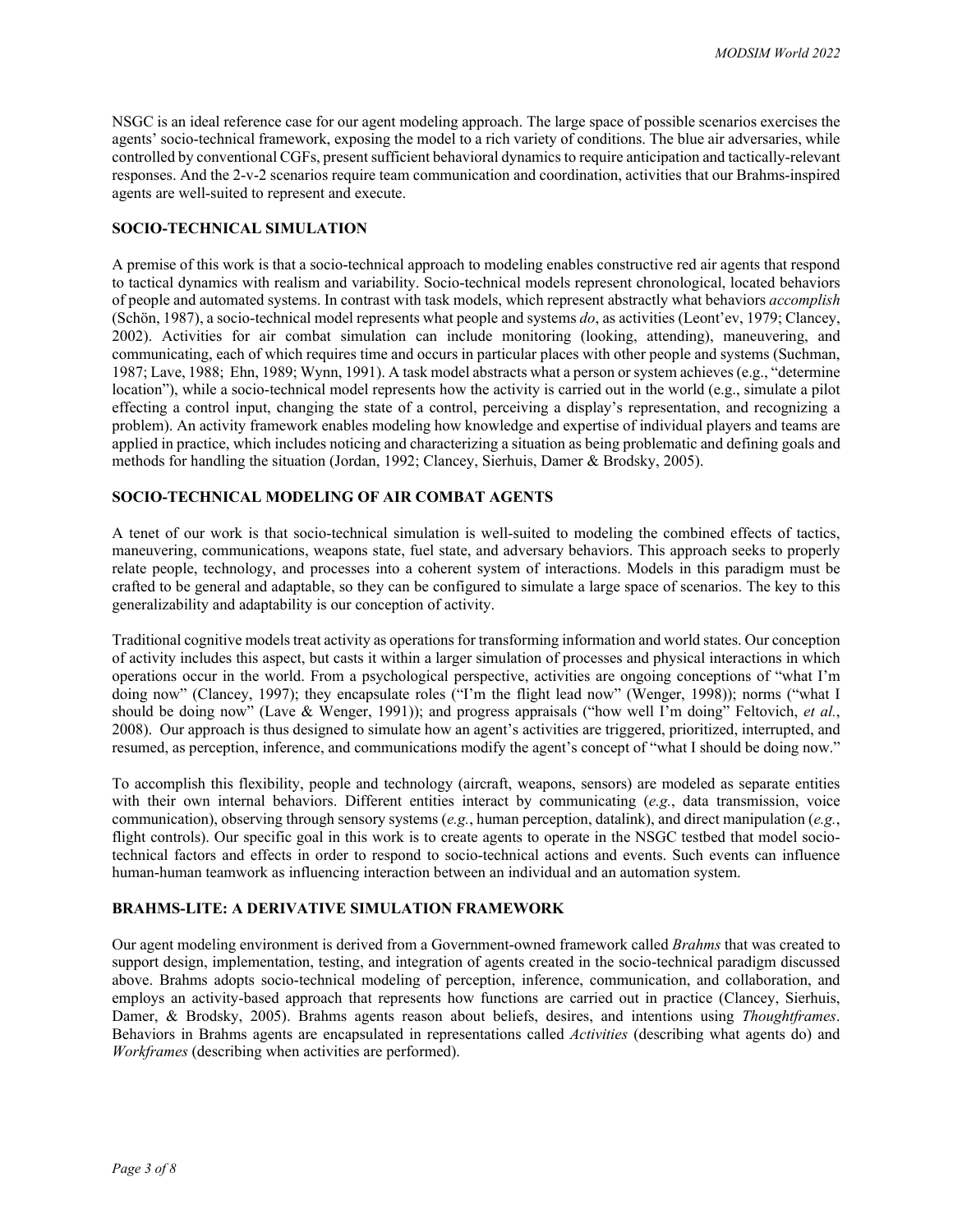While the underlying process models and data structures in Brahms are well-suited to socio-technical approaches, the Brahms computational environment's realtime performance is limited by a resource-heavy architecture, which was functional for the purposes it was originally designed to fulfill but is inadequate for developing air combat agents in realistic tactical scenarios. To address this limitation, we developed Brahms-Lite, a modeling and simulation environment that encapsulates the Brahms model in a modern, supported, efficient and interoperable computational framework. Brahms-Lite preserves the activity-based theoretical construct and basic data structures and process models that power the legacy Brahms environment, as depicted schematically in Figure 1.

# Workframes, Thoughtframes & Activities



**Figure 1. Brahms-Lite adoption of Brahms constructs: Workframes, Thoughtframes, and Activities.**

To build a Brahms-Lite model, we start by identifying the critical phase(s) of an overall activity during which emergent interactions may occur and have a bearing on the intended purpose of the simulation, such as training, or developing tactics. Our methodology thus begins with developing a scenario to identify the players and properly contextualize the activities to be modeled. In the case of NSGC, the scenario is a hypothetical sequence of events depicting a 2-v-2 air engagement against U.S. Air Force tactical aircraft (since the models being developed for NSGC play the Red Air role). The scenario parametrically defines the players, locations, timelines, and in general terms, the sequence of events. Numerous scenarios can thus be generated from the baseline scenario by varying parameters like fuel states, weapon loadouts, initial positions, and adversary tactics. Once the scenario is specified, our process focuses on, in a general way, people, instruments, automated systems, aircraft, and other objects.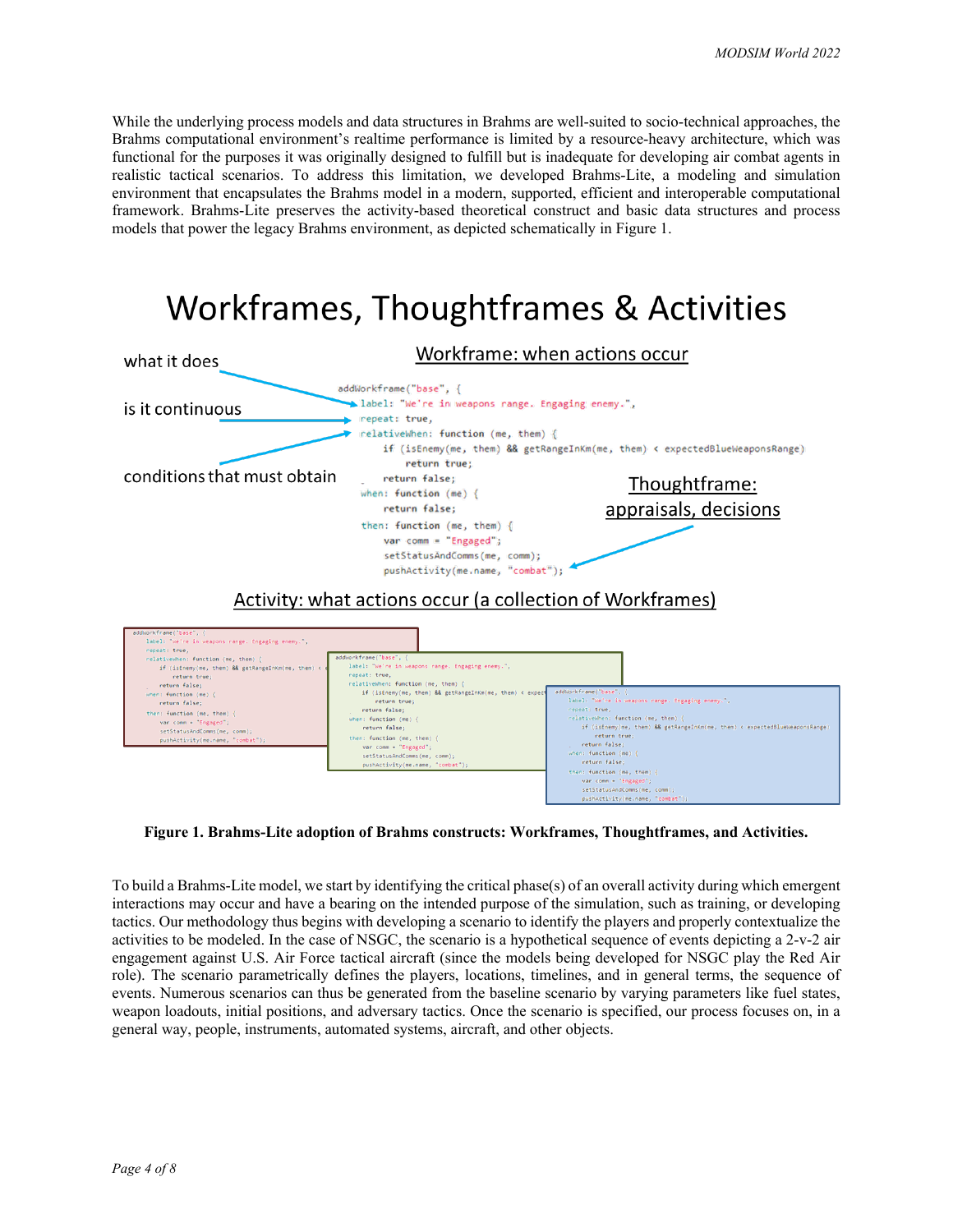From the scenario, we develop the normative model using our socio-technical methodology and implement it in Brahms-Lite. Although derived from the baseline scenario, the model is not "hard wired," but rather a generalized domain blueprint that is variable depending on initial conditions and assumptions. The normative model also defines how tactical disadvantages and disruptions are represented and how the agents respond. The model permits numerous variables and conditions to be probabilistically varied to present a rich array of assumptions and to test their effects on mission outcomes.

#### **CONSTRUCTIVE TRAINING**

The Brahms-Lite agents are used to control synthetic entities that realistically respond in tactical air combat training simulations. To demonstrate this approach, we integrated the Brahms-Lite model with the NSGC testbed, a USAF environment developed to facilitate independent exercise and assessment of synthetic Red Air agents. We created a local development and testing environment that did not require access to the full NSGC testbed. Our development suite (Figure 2) provided the functionality we needed to exercise the agent models using NSGC scenarios.



**Figure 2. Brahms-Lite agent development and testing environment.**

Eduworks' Brahms-Lite development environment consists of two principal components: (1) an executable agent built using Eduworks' Brahms-Lite agent modeling toolkit; (2) a web-based dashboard to initialize the agents, connect with the NSGC interoperability layer, and display a tactical view of the scenario. Scenario control is accomplished through a browser interface that enables a minimal configuration of the NSGC testbed to be run. When a scenario is started, the interface offers details about aircraft entity status as well as the decision-making processes and communications of the red air models. The dashboard presents a tactical map and individual panels revealing system status. The display shows real-time output from the agents, revealing both the communications between Red-1 and Red-2, and the "cognition" process displayed as serial statements explaining agent behavior (Figure 3).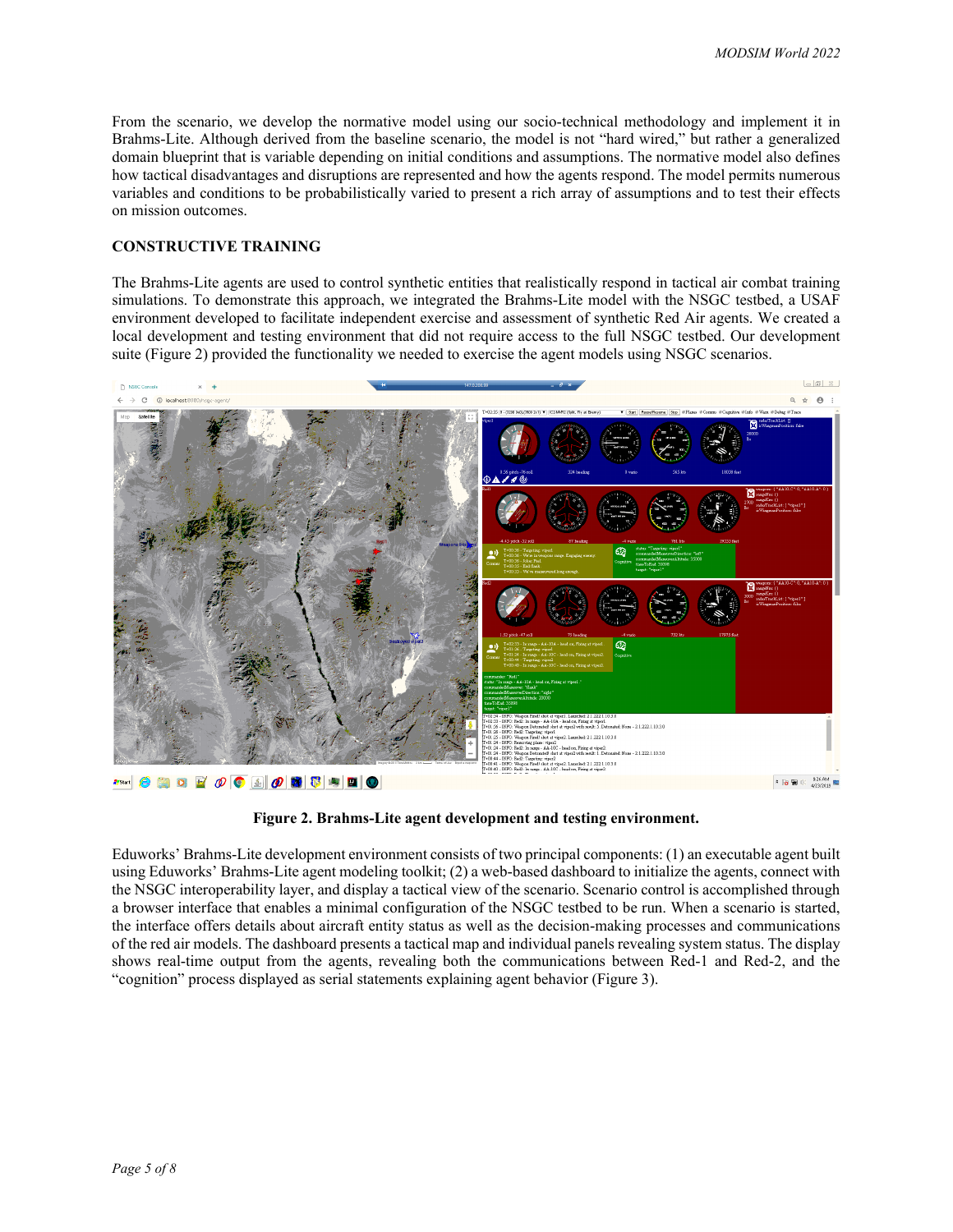

**Figure 3. Brahms-Lite environment showing communications and cognition panel detail.**

We integrated Brahms-Lite into the NSGC testbed, so that the Brahms-Lite engine controlled the synthetic Red Air models tracked, displayed, and recorded in the testbed (Figure 4).



**Figure 4. Brahms-Lite-controlled synthetic Red Air integrated with NSGC testbed.**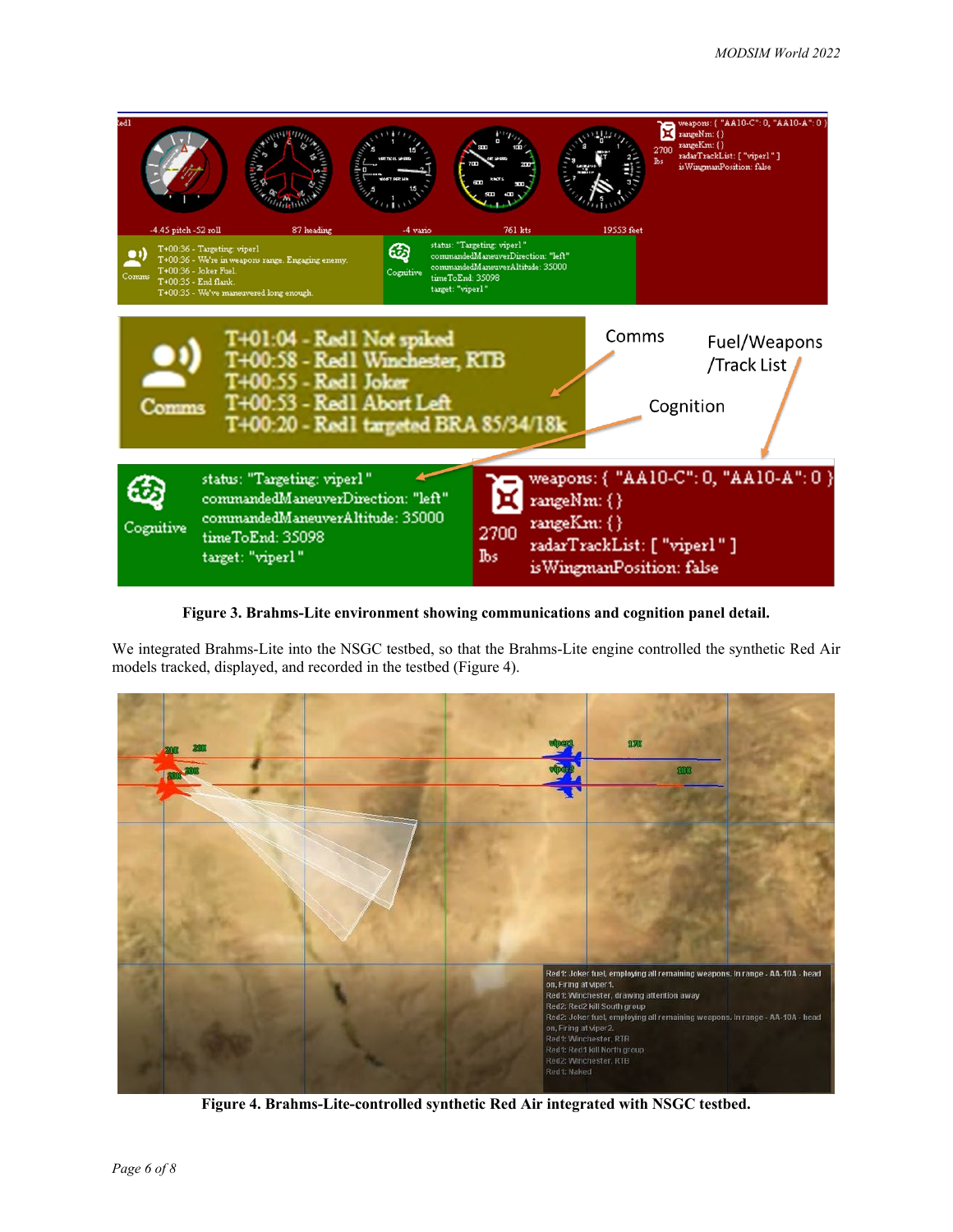## **MODEL PERFOMANCE EVALUATION**

The Brahms-Lite agents were subjected to a series of assessments conducted by the NSGC project, in which models from across seven industry participants each executed the same two scenarios (from a library of 72). SMEs and program leaders analyzed the recorded scenarios and performed a systematic assessment and comparison of agents. This assessment integrated automated metrics with SME subjective scoring to derive measures for each agent.

The automated, objective measures are generated the Performance Evaluation and Tracking System (PETS), which records Blue kills, Red losses, fratricide, formation deconfliction, and frequency and duration of incursions into Blue Air's minimum abort range (MAR). The SMEs focus on subjective, tactical process measures to include the quality of intercept geometry, adherence to contract, split decision, deconfliction, spike awareness, post-merge maneuver, fuel management, weapons management, and element targeting/sorting. These experts also assess the overall tactical intelligence of the agent and its reported explanations of its decisions and actions.

For the 2019 evaluations, agent performance was evaluated across nine dimensions (Freeman, Watz, & Bennett, 2019). This evaluation was not intended to rank the agents; the principal finding was that the NSGC testbed is effective for accelerating agent development and model realism across multiple agent architectures. However the Brahms-Lite model achieved the highest overall score and the highest categorical scores in 7 of the 9 dimensions (Table 1).

| Agent              | <b>Effects</b> | <b>Process</b> | <b>Tactical</b> | <b>Explanation of Decisions</b> |  |
|--------------------|----------------|----------------|-----------------|---------------------------------|--|
|                    |                |                | Intelligence    |                                 |  |
| a                  | 1.0            | 2.1            |                 | 2.8                             |  |
|                    | 3.2            | 2.0            | 2.0             | 2.5                             |  |
| $\mathbf c$        | 1.3            | 1.3            | 0.3             | 0.8                             |  |
| <b>Brahms-Lite</b> | 4.0            | 3.2            | $2.5\,$         | 3.1                             |  |
|                    | 3.3            | 0.7            | $1.0\,$         | 0.0                             |  |
|                    | 0.5            | 0.7            | 0.2             | 0.0                             |  |

**Table 1. Comparison of agent performance measures compiled for 2019 evaluation cycle.**

The columns labelled "Effects" and "Process" reflect composite scores derived from SME-generated ratings and metrics generated automatically by PETS. The columns labelled "Tactical Intelligence" and "Explanation of Decisions" are averages of binary ratings (0, 1) over two SME raters over two scenarios for each evaluation cycle.

This process was repeated in 2020, with new scenarios and tactical parameters (Freeman, Watz, & Bennett, 2020). The Brahms-Lite model again achieved the highest evaluation from SMEs for tactical intelligence and decision explanations, and in the measure of effects (kill ratio) (Table 2).

| Agent              | <b>Effects</b> | <b>Process</b> | <b>Tactical</b><br>Intelligence | <b>Explanation of Decisions</b> |
|--------------------|----------------|----------------|---------------------------------|---------------------------------|
|                    | 1.0            | 1.7            | 1.0                             | 1.0                             |
| ∍                  | 3.5            | 3.5            | 2.8                             | 3.0                             |
| າ                  | 3.5            | 2.8            | 2.3                             | 3.0                             |
| <b>Brahms-Lite</b> | 4.0            | 3.0            | 3.3                             | 3.0                             |
|                    | 1.0            | 2.0            | 1.0                             | 1.0                             |
| 6                  | 2.0            | 1.5            | 1.3                             | 1.5                             |
| −                  | 4.0            | 3.5            | 3.0                             | 2.0                             |

| Table 2. Comparison of agent performance measures compiled for 2020 evaluation cycle. |  |  |  |  |
|---------------------------------------------------------------------------------------|--|--|--|--|
|                                                                                       |  |  |  |  |